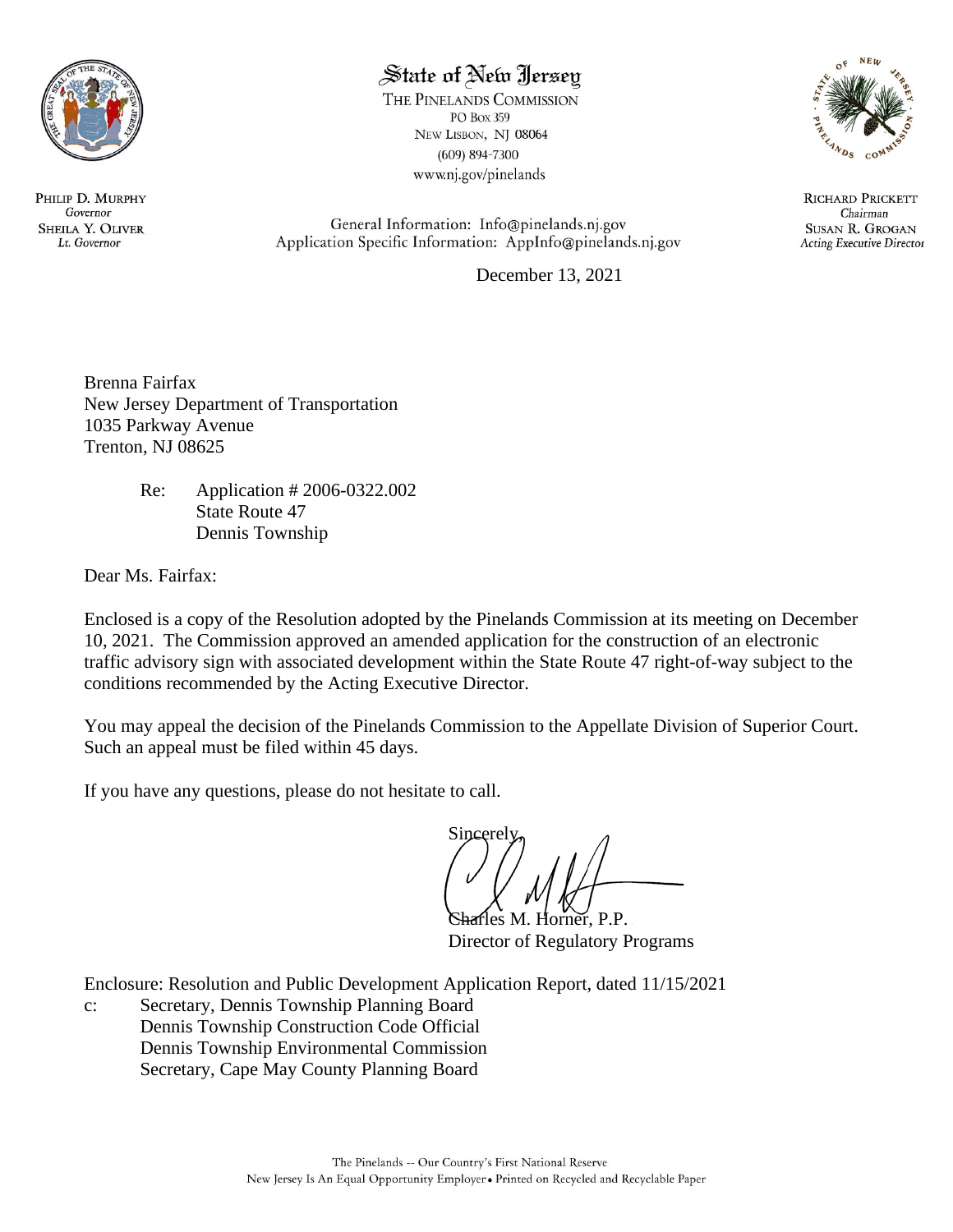

# *RESOLUTION OF THE NEW JERSEY PINELANDS COMMISSION*

## **NO. PC4-21- 33**

**TITLE: Approving** With Conditions Applications for **Public Development** (Application Numbers 1982- 2904.003 & 2006-0322.002)

**Commissioner Avery Avery Results moves and Commissioner** *Lohbauer* **Lohbauer seconds the motion that:**

**WHEREAS,** the Pinelands Commission has reviewed the Public Development Application Reports and the recommendation of the Acting Executive Director that the following applications for Public Development be approved with conditions:

| 1982-2904.003                |                                                                     |
|------------------------------|---------------------------------------------------------------------|
| <b>Applicant:</b>            | <b>Egg Harbor Township</b>                                          |
| Municipality:                | Egg Harbor Township                                                 |
| <b>Management Area:</b>      | Pinelands Regional Growth Area                                      |
| Date of Report:              | November 17, 2021                                                   |
| <b>Proposed Development:</b> | Construction of a public recreational facility including a multi-   |
|                              | purpose field, recreational courts and a 62 space parking lot; and  |
| 2006-0322.002                |                                                                     |
| Applicant:                   | <b>New Jersey Department of Transportation</b>                      |
| Municipality:                | Dennis Township                                                     |
| <b>Management Area:</b>      | <b>Pinelands Forest Area</b>                                        |
|                              | Pinelands Village                                                   |
| Date of Report:              | November 15, 2021                                                   |
| <b>Proposed Development:</b> | Construction of an electronic traffic advisory sign with associated |
|                              | development within the State Route 47 right-of-way.                 |

**WHEREAS,** no request for a hearing before the Office of Administrative Law concerning the Acting Executive Director's recommendation has been received for any of these applications; and

**WHEREAS,** the Pinelands Commission hereby adopts the Conclusion of the Acting Executive Director for each of the proposed developments; and

**WHEREAS,** the Pinelands Commission hereby determines that each of the proposed public developments conform to the standards for approving an application for public development set forth in N.J.A.C. 7:50-4.57 if the conditions recommended by the Acting Executive Director are imposed; and

WHEREAS, pursuant to N.J.S.A. 13A-5h, no action authorized by the Commission shall have force or effect until ten (10) days, Saturdays, Sundays and public holidays excepted, after a copy of the minutes of the meeting of the Commission has been delivered to the Governor for review, unless prior to expiration of the review period and Governor shall approve same, in which case the action shall become effective upon such approval.

**NOW, THEREFORE BE IT RESOLVED** that Application Numbers 1982-2904.003 & 2006-

0322.002 for public development are hereby **approved** subject to the conditions recommended by the Acting Executive Director.

|                                |           | $AYE$ NAY NP $A/R^*$ |  |  |           |                  | $AYE$ NAY NP $A/R^*$ |           |                    |           | $AYE$ NAY NP $A/R^*$ |                   |  |
|--------------------------------|-----------|----------------------|--|--|-----------|------------------|----------------------|-----------|--------------------|-----------|----------------------|-------------------|--|
| Avery                          |           |                      |  |  | Jannarone |                  |                      | $\Lambda$ | <b>Duinn</b>       |           |                      |                   |  |
| <b>Christy</b>                 |           |                      |  |  | Lloyd     | л                |                      |           | <b>Rohan Green</b> |           |                      | $\mathbf{x}$<br>△ |  |
| Higginbotham   X               |           |                      |  |  | Lohbauer  | X                |                      |           | Prickett           | $\Lambda$ |                      |                   |  |
| Irick                          | $\Lambda$ |                      |  |  | Pikolycky | $\boldsymbol{X}$ |                      |           |                    |           |                      |                   |  |
| $*A - Abstained / R - Recused$ |           |                      |  |  |           |                  |                      |           |                    |           |                      |                   |  |

**Record of Commission Votes**

 $*A = Abstract and / R = Recused$ 

Adopted at a meeting of the Pinelands Commission Date: December 10, 2021

Susan R. Grogan **Richard Prickett Richard Prickett** Acting Executive Director Chairman

Richard Priotet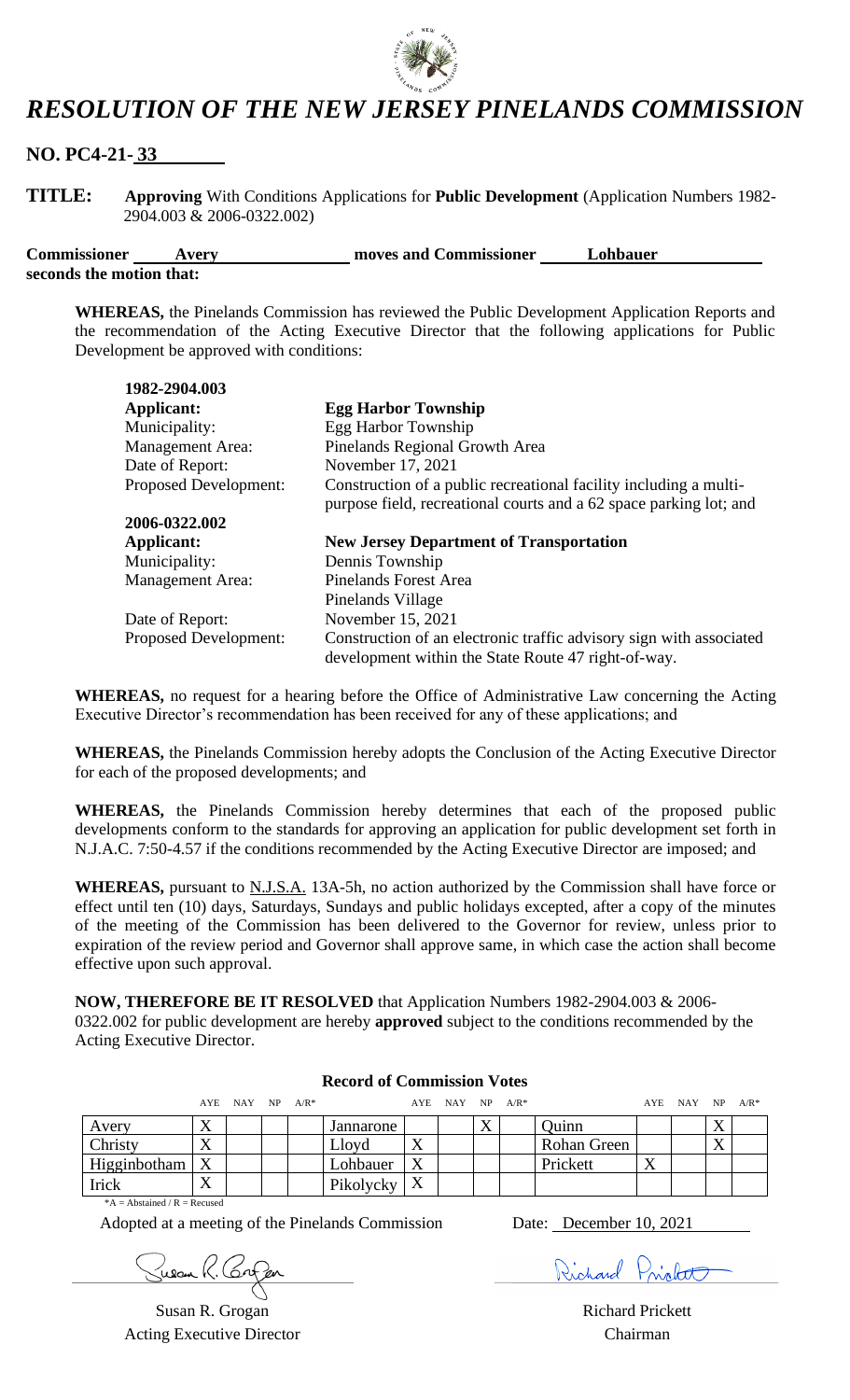

# State of New Jersey

THE PINELANDS COMMISSION PO Box 359 NEW LISBON, NJ 08064  $(609) 894 - 7300$ www.nj.gov/pinelands



**RICHARD PRICKETT** Chairman **SUSAN R. GROGAN Acting Executive Director** 

General Information: Info@pinelands.nj.gov Application Specific Information: AppInfo@pinelands.nj.gov

November 15, 2021

Brenna Fairfax (via email) New Jersey Department of Transportation 1035 Parkway Avenue Trenton, NJ 08625

> Re: Application # 2006-0322.002 State Route 47 Dennis Township

Dear Ms. Fairfax:

The Commission staff has completed its review of this amended application for construction of an electronic traffic advisory sign with associated development within the State Route 47 right-of-way. Enclosed is a copy of an Amended Public Development Application Report. On behalf of the Commission's Acting Executive Director, I am recommending that the Pinelands Commission approve the application with conditions at its December 10, 2021 meeting.

Any interested party may appeal this recommendation in accordance with the appeal procedure attached to this document. If no appeal is received, the Pinelands Commission may either approve the recommendation of the Acting Executive Director or refer the application to the New Jersey Office of Administrative Law for a hearing.

Prior to any development, the applicant shall obtain any other necessary permits and approvals.

Sincerely

fles M. Horner, P.P. Director of Regulatory Programs

Enc: Appeal Procedure

c: Secretary, Dennis Township Planning Board (via email) Dennis Township Construction Code Official (via email) Dennis Township Environmental Commission (via email) Secretary, Cape May County Planning Board (via email)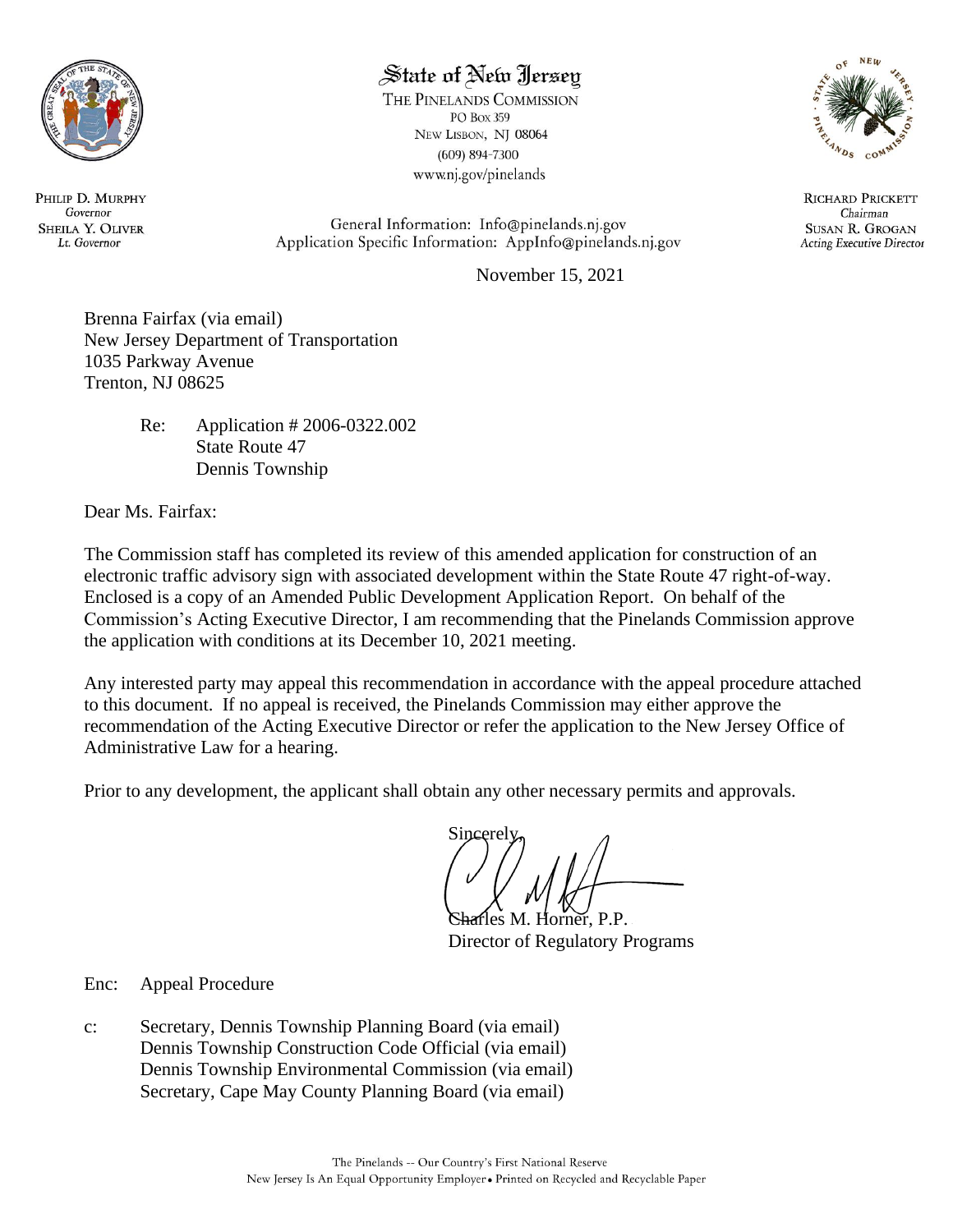

## State of New Jersey

THE PINELANDS COMMISSION PO Box 359 NEW LISBON, NJ 08064  $(609) 894 - 7300$ www.nj.gov/pinelands



**RICHARD PRICKETT** Chairman **SUSAN R. GROGAN Acting Executive Director** 

General Information: Info@pinelands.nj.gov Application Specific Information: AppInfo@pinelands.nj.gov

## **AMENDED PUBLIC DEVELOPMENT APPLICATION REPORT**

November 15, 2021

Brenna Fairfax (via email) New Jersey Department of Transportation 1035 Parkway Avenue Trenton, NJ 08625

| <b>Application No.:</b> | 2006-0322.002   |
|-------------------------|-----------------|
|                         | State Route 47  |
|                         | Dennis Township |

This application proposes construction of an electronic traffic advisory sign with associated development within the State Route 47 right-of-way in Dennis Township.

On August 9, 2019, the Commission approved this application for the construction of the electronic traffic advisory sign, the installation of 12,379 linear feet of fiber optic cable and the construction of 190 linear feet of guiderail, equipment cabinets and a paver pad for maintenance vehicle parking.

As part of that prior Commission approval, approximately 1,201 linear feet of fiber optic cable was to be installed overhead on existing utility poles for two sections of the proposed development. During construction, the applicant determined that the installation of the fiber optic cable on the existing utility poles was not feasible. The applicant now proposes to install the two sections of the fiber optic cable by trenching within the existing road shoulder.

The applicant indicates that the proposed development will be utilized to inform motorists of traffic congestion and to assist the New Jersey Department of Transportation with emergency management and congestion mitigation.

## **STANDARDS**

The Commission staff has reviewed the proposed development for consistency with all standards of the Pinelands Comprehensive Management Plan (CMP). The following reviews the CMP standards that are relevant to this application:

## Land Use (N.J.A.C. 7:50-5.23(b)12 & 14 and (N.J.A.C. 7:50-5.27(a))

The proposed development is located partially in a Pinelands Forest Area and partially in the Pinelands Villages of North Dennis and Dennisville.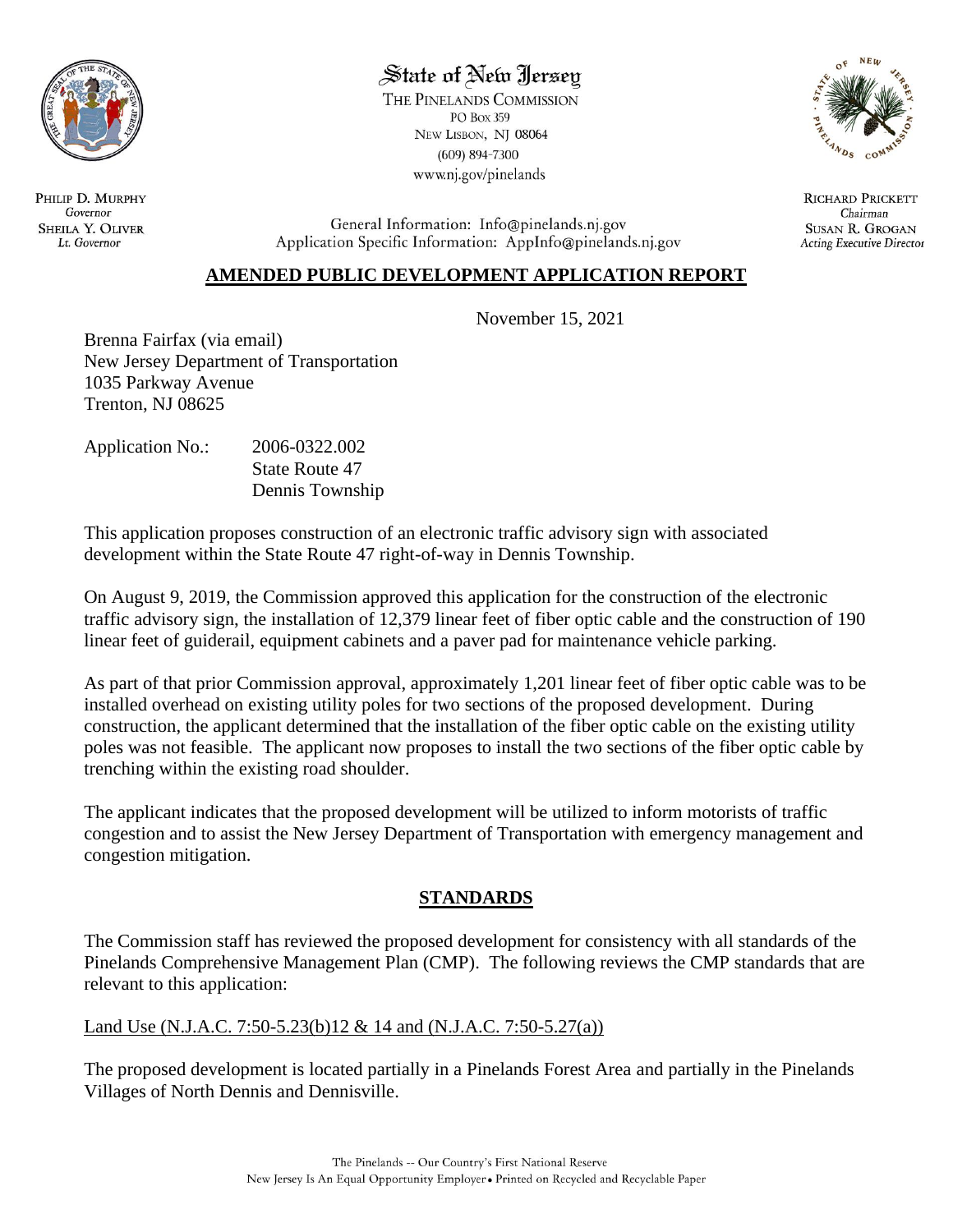The proposed electronic sign is located in a Pinelands Forest Area. As a traffic directional and informational sign, the proposed electronic sign is a permitted use in a Pinelands Forest Area.

Approximately 4,600 linear feet of the proposed fiber optic cable (public service infrastructure) is located in a Pinelands Forest Area. The proposed fiber optic cable is a permitted use in a Pinelands Forest Area as it is intended to primarily serve only the needs of the Pinelands.

Approximately 7,779 linear feet of the proposed fiber optic cable (public service infrastructure) is located in the Pinelands Villages of North Dennis and Dennisville. The proposed fiber optic cable is a permitted use in a Pinelands Village.

#### Wetlands Standards (N.J.A.C. 7:50-6.13)

There are wetlands located within 300 feet of the proposed development. A portion of the proposed fiber optic cable that is proposed under existing grassed road shoulders will be located in the required buffer to wetlands. The fiber optic cable will be located approximately 25 feet from wetlands at its closest point.

The CMP permits fiber optic cables (linear improvements) in the required buffer to wetlands provided the applicant demonstrates that certain CMP specified conditions are met. The applicant has demonstrated that there is no feasible alternative to the proposed development that does not involve development in the required buffer to wetlands or that will result in a less significant adverse impact to the required buffer to wetlands. In addition, the proposed development will not result in a substantial impairment of the resources of the Pinelands. With the conditions below, all practical measures are being taken to mitigate the impact on the required buffer to wetlands. The applicant has represented that the proposed development is necessary to improve the safety of the existing roadway. The applicant has demonstrated that the need for the proposed development overrides the importance of protecting the wetlands buffer.

#### Vegetation Management Standards (N.J.A.C. 7:50-6.23 & 6.26)

The proposed development will be located within an existing maintained grassed road shoulder. The proposed soil disturbance is limited to that which is necessary to accommodate the proposed development.

The Landscaping and Revegetation guidelines of the CMP recommend the use of grasses that are tolerant of droughty, nutrient poor conditions. The existing grasses within the maintained road shoulder are non-native. The applicant proposes to replant non-native lawn grasses along the maintained road shoulder.

## Cultural Resource Standards (N.J.A.C. 7:50-6.151)

A cultural resource survey was prepared for this application. It was determined that there were no cultural resources eligible for Pinelands designation within the project area.

## **PUBLIC COMMENT**

The applicant has provided the requisite public notices. Newspaper public notice was completed on October 27, 2021. The application was designated as complete on the Commission's website on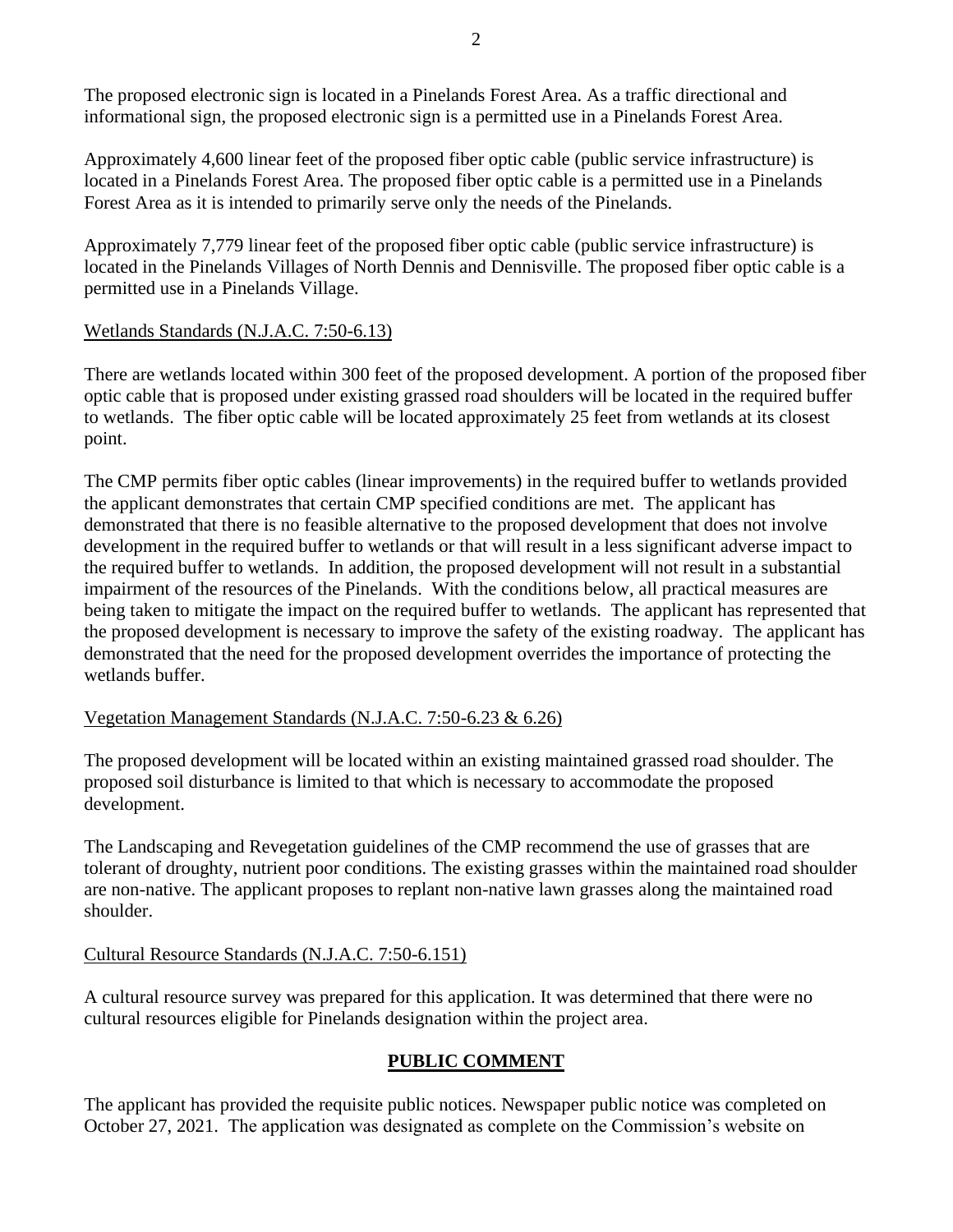October 29, 2021. The Commission's public comment period closed on November 12, 2021. No public comment was submitted to the Commission regarding this application.

#### **CONDITIONS**

1. Except as modified by the below conditions, the proposed development shall adhere to the plan, consisting of 12 sheets, prepared by Michael Baker International, Inc. and dated as follows:

Sheet 1 - December 14, 2018; revised to October 2021 Sheets 2-4, 6, 7, 10 & 12 - December 14, 2018 Sheet 5 - July 17, 2019 Sheets 8, 9 & 11 - December 14, 2018; revised to September 2021

- 2. Disposal of any construction debris or excess fill may only occur at an appropriately licensed facility.
- 3. Any proposed revegetation shall adhere to the "Vegetation" standards of the CMP. Where appropriate, the applicant is encouraged to utilize the following Pinelands native grasses for revegetation: Switch grass, Little bluestem and Broom-sedge.
- 4. Prior to any development, the applicant shall obtain any other necessary permits and approvals.
- 5. Appropriate measures shall be taken during construction to preclude sedimentation from entering wetlands and shall be maintained in place until all development has been completed and the area has been stabilized.

#### **CONCLUSION**

As the proposed development conforms to the standards set forth in N.J.A.C. 7:50-4.57, it is recommended that the Pinelands Commission **APPROVE** the proposed development subject to the above conditions.